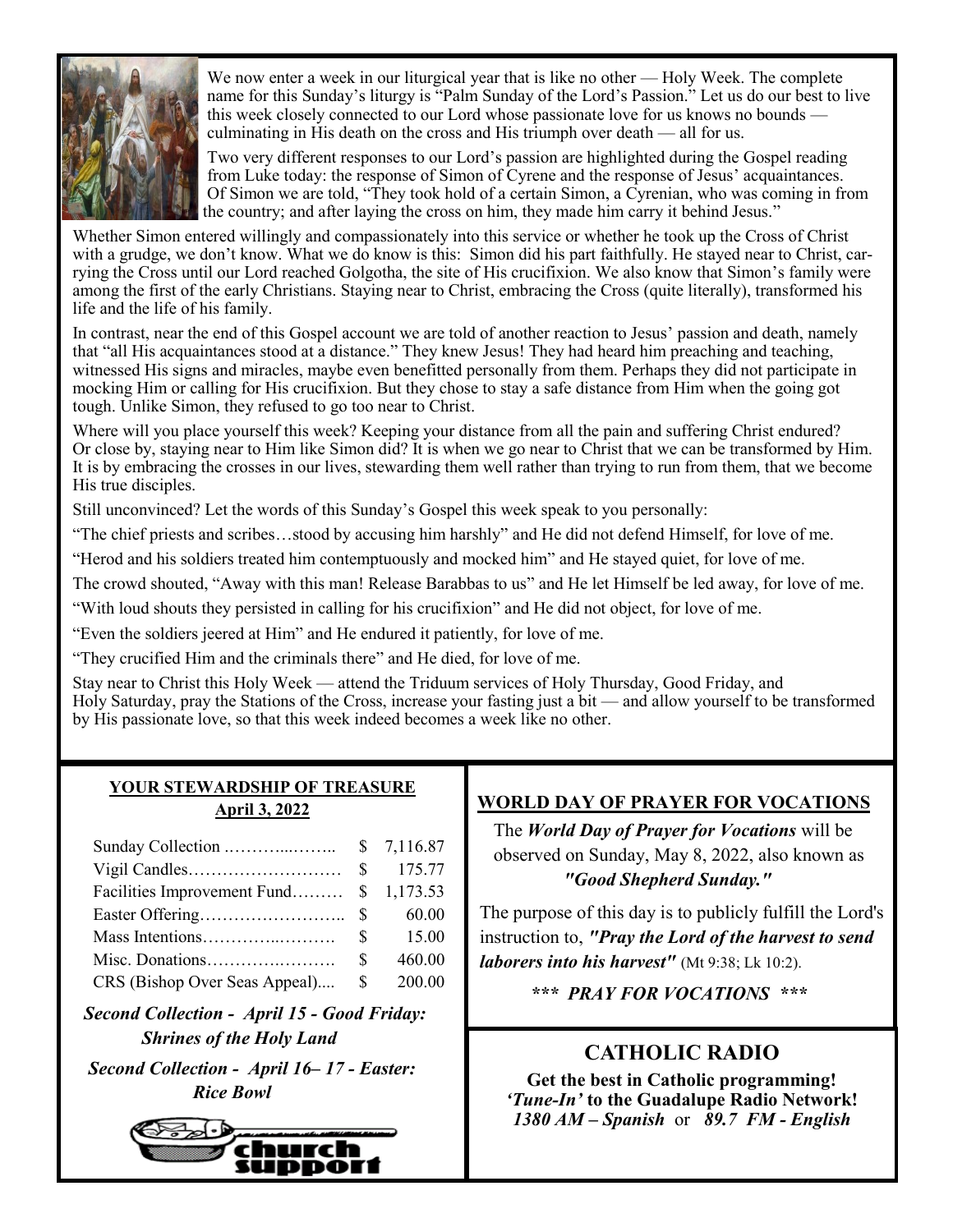### **HOLY WEEK SCHEDULE**

| April 11 - 13, Mon-Wed:<br>April 14, Holy Thursday: | Normal Daily Masses (8 am)<br>7 pm - Mass of the Lord's Supper<br>Eucharistic Adoration (begins after Mass until midnight)                                                                                     |
|-----------------------------------------------------|----------------------------------------------------------------------------------------------------------------------------------------------------------------------------------------------------------------|
| April 15, Good Friday:                              | 1 pm - Live Way of the Cross / el Via Crucis en Vivo<br>3 pm - Passion Liturgy (English)<br>7 pm - Passion Liturgy (Español)<br>Divine Mercy Novena Begins (English - 5:30 pm / Español - 6:30 pm) - in Church |
| April 16 - 17, Easter:                              | Holy Saturday / Easter Vigil: 8:30 pm<br>Easter Sunday: Regular Sunday Schedule                                                                                                                                |

### *The Guadalupe Radio Network*

*25th Annual - "Fishers of Men" Benefit Dinner* Thursday, April 28, 2022 Doors Open @ 6 pm Dinner & Program 7 - 9 pm

*Keynote Speaker: Fr. Donald Calloway, MIC*

To Register or for more info visit:

 https://www.grnonline.com/en/events/sct -or-

simply click this QR Code



### **PRAYER CANDLES**

Keep your prayers for your Loved-Ones and other Special Intentions alive!

Our Pastoral Council will be selling Prayer Candles again this year.

The Cost is \$6.00 per candle...

and *must be pre-paid.*

*(orders will be taken thru April 13th).* 

Candles will be lit and displayed on the altar

during our Holy Thursday Holy Hour…

Candles will be available for pick-up after Easter Sunday.

Envelopes are available at all of the entrances.

**VELAS DE ORACION**

Mantenga sus oraciones por sus seres queridos y otros Intenciones Especiales vivas!

Nuestra Consejo Pastoral venderá Velas de Oración de nuevo este año.

El costo es de \$6.00 por vela...

y *debe pagado por adelantado. (los pedidos se realizarán hasta el 13 de abril)*.

Las velas se encenderán y se exhibirán en el altar en nuestra Hora Santa del Jueves Santo...

y estarán disponibles para recogerlas después del Pascua.

Los sobres estan disponibles en todas las entradas.



# **School News**

 **We are NOW ENROLLING for the 2022-2023 school Year!**  for 18 months—8th Grades

Here are ways to get more info about enrolling your child:

- 1. Call us! (210) 655-2882
- 2. Visit our website at: www.st-thomas-more-school.org
- 3. Come by the school during normal school hours 7:30 am 4 pm



*An excellent Catholic Education is affordable! F*inancial aid is available at: https://archsa.org/hope/apply-now *Apply As Soon As Possible! Time is running out!*



**Grupo de Oración Familias compartiendo la palabra**



**St. Thomas More English Prayer Group**



The English Prayer Group will not be meeting in the church during the Lenten Season.

**El grupo de oración se reúne los viernes a las 7 pm. Contacte a: Maria Isabel Hernandez (210) 843-9756**

4/15 Via Crucis *(1 pm - afuera de la iglesia - grupo cancelado)*

4/29 El Espíritu de Cristo en la Plenitud de Los Tiempos

4/22 La Espera del Mesías y de Su Espiritu

**Contacts: Olga Guerrero (210) 657-1610 or Stella Lopez: (210) 618-6977**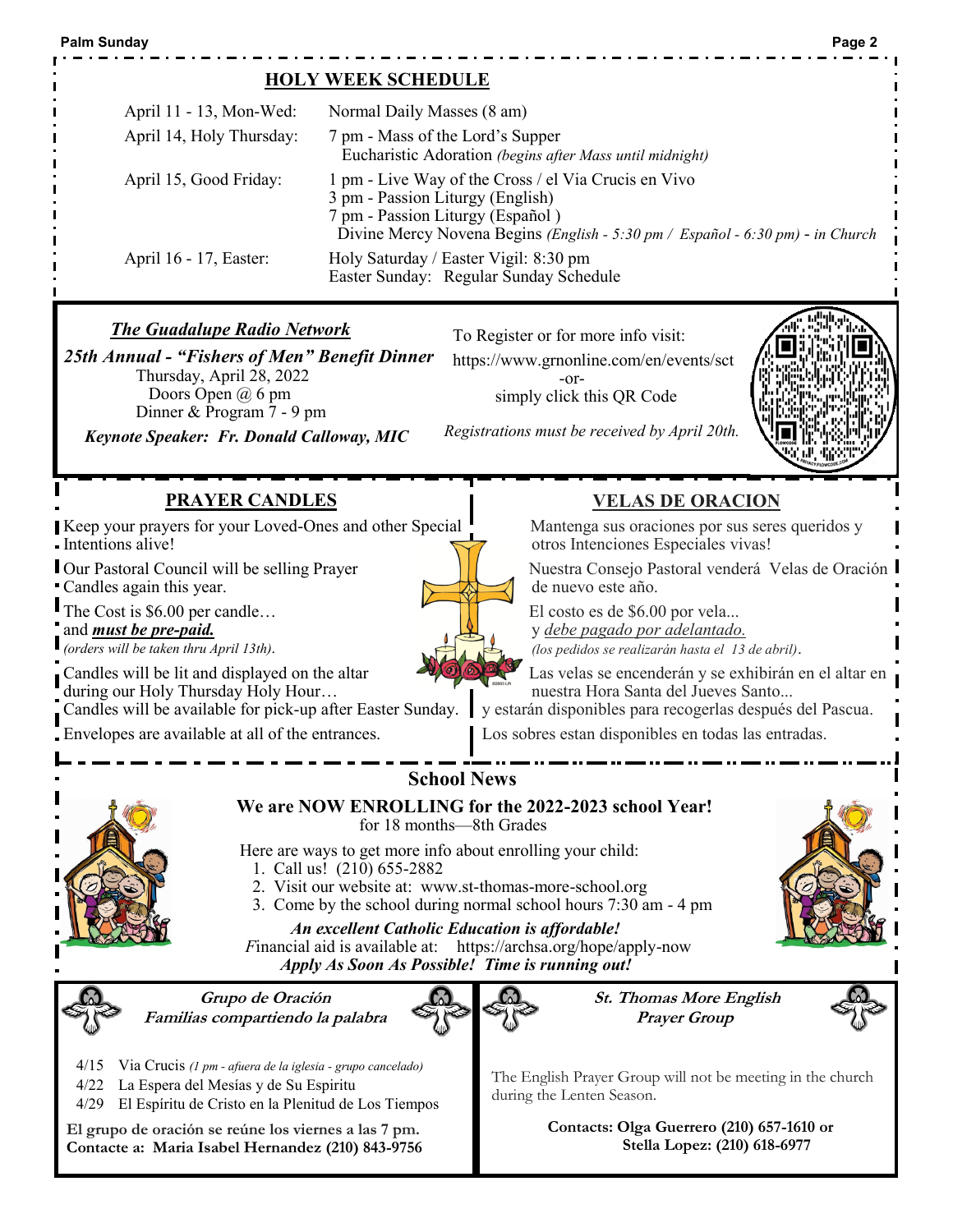#### **www.thomasmoresatx.org Page 3**



Holy Week is upon us; culminating in the most holy celebration of our year… the Resurrection of Our Lord… *Easter*! I hate to get ahead of myself, but I'd like to look ahead to the *NEXT* Sunday… Mercy Sunday – a feast that Jesus himself asked for… but… When Jesus asked for His feast of Mercy to be celebrated the Sunday after Easter I don't think He was thinking about the Sunday bulletin and giving enough time to properly advertise / educate people about it! But, we can 'talk' about it a little and if you would like to talk more… I'd love to accommodate.

In celebrating the Feast of Mercy, Jesus gives us a most special gift - The complete forgiveness of sins and temporal punishment due for them! It's almost like being re-Baptized! This is a gift he gives only to the person properly celebrating this feast. But, the Church also grants a Plenary Indulgence that, with the usual requirements, may be transferred / assigned to a departed loved one in Purgatory. Please continue reading:

### **Divine Mercy Sunday - The Promises of the Feast of Divine Mercy:**

"*The soul that will go to Confession and receive Holy Communion shall obtain complete forgiveness of sins and punishment. On that day all the divine floodgates through which graces flow are opened. Let no soul fear to draw near to Me, even though its sins be as scarlet."* (Jesus talking to St. Faustina - diary entry 699)

#### **How to receive the Graces of the Feast of Mercy:**

- An abundance of mercy is offered to those who:
	- Are merciful to others through deed, word and prayer
	- Make a good and sincere confession during Lent
	- Worthily receive Holy Communion on the Feast Day (or Saturday Vigil)
	- Venerate *(revere or honor)* the image of The Divine Mercy
	- Trust in God's Mercy



La Semana Santa está sobre nosotros; culminando en la celebración más santa de nuestro año... la Resurrección de Nuestro Señor... ¡Pascua! Odio adelantarme, pero me gustaría mirar hacia el PRÓXIMO domingo... Domingo de la Misericordia – una fiesta que Jesús mismo pidió... pero... Cuando Jesús pidió que su fiesta de la misericordia se celebrara el domingo después de Pascua, ¡no creo que estuviera pensando en el boletín dominical y dando suficiente tiempo para anunciar / educar adecuadamente a las personas al respecto! Pero, podemos 'hablar' un poco de ello y si quieres hablar más... Me encantaría acomodarme.

¡Al celebrar la Fiesta de la Misericordia, Jesús nos da un regalo muy especial! ¡El perdón completo de los pecados y el castigo temporal debido por ellos! ¡Es casi como ser rebautizado! Este es un regalo que él da sólo a la persona que celebra adecuadamente esta fiesta. Pero, la Iglesia también otorga una Indulgencia Plenaria que, con los requisitos habituales, puede ser transferida / asignada a un ser querido difunto en el Purgatorio.

# **El Domingo de la Divina Misericordia - Las promesas de la Fiesta de la Divina Misericordia**

**"El alma que confiese y reciba la Santa Comunión obtendrá el perdón total de las pensas y las culpas. En ese día están abiertas todas las compuertas divinas a través de las cuales fluyen las gracias. Que ningún alma tema acercarse a Mí aunque sus pecados sean como escarlata."** 

(Jesús hablando con Santa Faustina - diario 699)

# **Cómo Recibir la Gracia de la Fiesta de la Misericordia**

- Se ofrece una abundancia de misericordia a los que:
	- Son misericordiosos con los demás mediante sus obras, palabras y oraciones;
	- Hacen una confesión buena y sincera durante la Cuaresma;
	- Reciben la Santa Comunión (en estado de gracia) el Día de la Fiesta de la Misericordia, o durante la Misa de Vigilia del sábado;
	- Veneran (reverenciar o honrar) la imagen de la Divina Misericordia



5223 David Edwards Dr.

**YOU ARE INVITED TO**

# *St. Thomas More School's*

*60th Anniversary Gala* Dinner, Casino Gaming, Silent Auction. *Semi-Formal Attire*



6 - 11 pm Tickets and Sponsorships available Morgan's Wonderland Online at **www.givecentral.org/60thgala** Event Center **Center Center Or Scan QR Code**